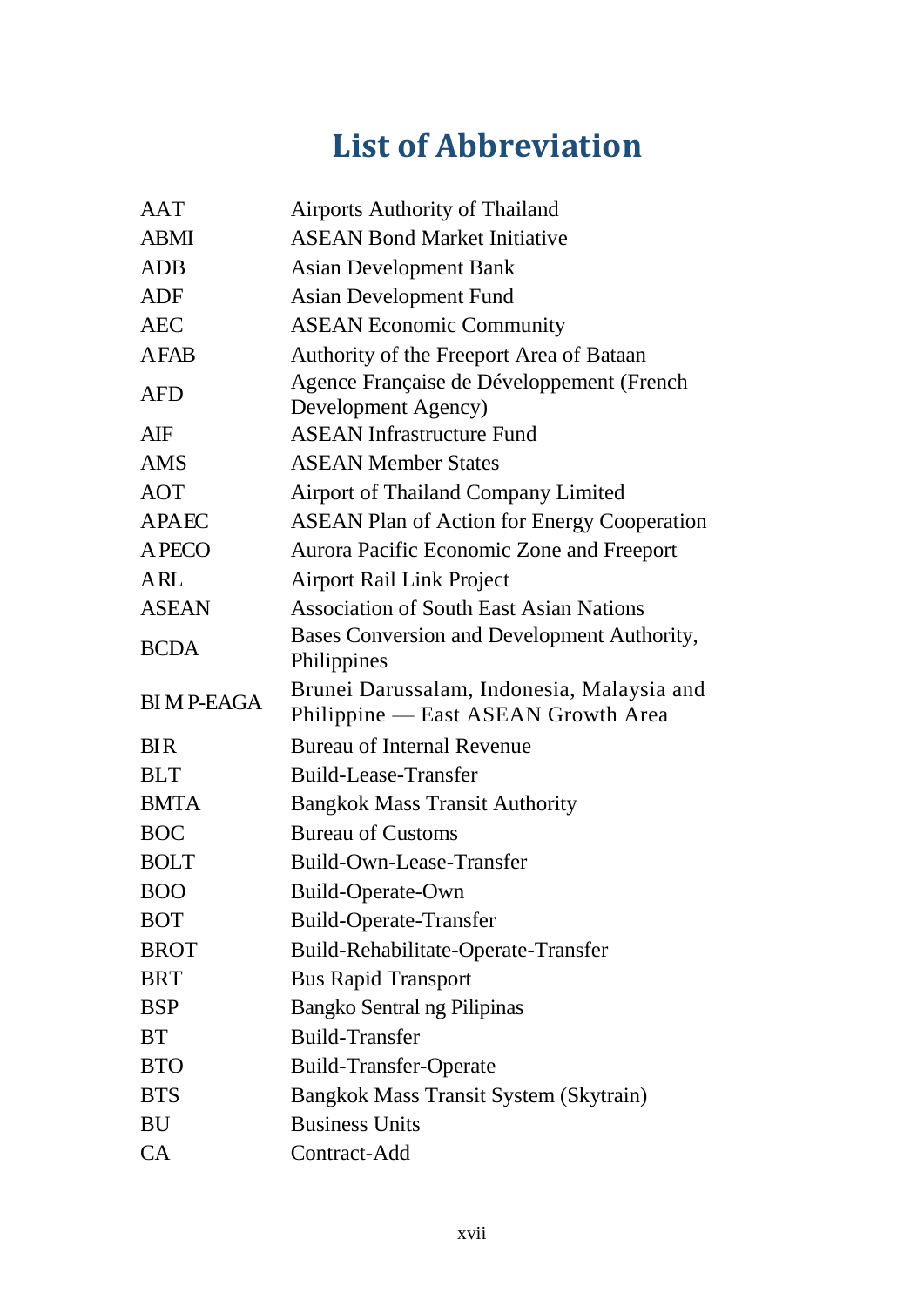| CAAP            | Civil Aviation Authority of the Philippines                                  |
|-----------------|------------------------------------------------------------------------------|
| CAAS            | Civil Aviation Authority of Singapore                                        |
| CAG             | Changi Airport Group                                                         |
| CAO             | Contract-Add-Operate                                                         |
| <b>CAOM</b>     | Contract-Add-Operate-Maintain                                                |
| <b>CBD</b>      | <b>Central Business District</b>                                             |
| <b>CBM</b>      | <b>Central Bank of Myanmar</b>                                               |
| <b>CDC</b>      | <b>Clark Development Corporation</b>                                         |
| <b>CDC</b>      | Council for Development of Cambodia                                          |
| <b>CFS</b>      | <b>Container Freight Station</b>                                             |
| <b>CIAC</b>     | <b>Clark International Airport Corporation</b>                               |
| $\overline{CB}$ | Cambodia Investment Board                                                    |
| <b>CLMV</b>     | Cambodia, Laos, Myanmar, Vietnam                                             |
| <b>CPA</b>      | Cebu Port Authority                                                          |
| <b>CRDB</b>     | <b>Cambodia Reconstruction and Development Board</b>                         |
| <b>CSO</b>      | Central Statistical Organization, Myanmar                                    |
| <b>CSX</b>      | Cambodia Security and Exchange                                               |
| <b>CTF</b>      | <b>Clean Technology Fund, Philippines</b>                                    |
| <b>DA-NIA</b>   | Department of Agriculture, National Irrigation<br>Administrator, Philippines |
| DA-PFDA         | Department of Agriculture, Fisheries Development<br>Authority, Philippines   |
| DA-SRA          | Department of Agriculture-Sugar Regulatory<br>Administration                 |
| <b>DBM</b>      | Department of Budget and Management                                          |
| <b>DBOM</b>     | Design-Build-Operate-Maintain                                                |
| <b>DCA</b>      | Department of Civil Aviation, Myanmar                                        |
| <b>DENR</b>     | Department of Environment and Natural Resources,<br>Philippines              |
| DepEd           | Department of Education, Philippines                                         |
| <b>DILG</b>     | Department of the Interior and Local Government,<br>Philippines              |
| <b>DIR</b>      | Daiwa Institute of Research                                                  |
| <b>DOE</b>      | Department of Energy, Philippines                                            |
| <b>DOH</b>      | Department of Highways, Thailand                                             |
| <b>DOT</b>      | Department of Tourism                                                        |
| <b>DPWH</b>     | Department of Public Works and Highways                                      |
| <b>DRR</b>      | Department of Rural Roads, Thailand                                          |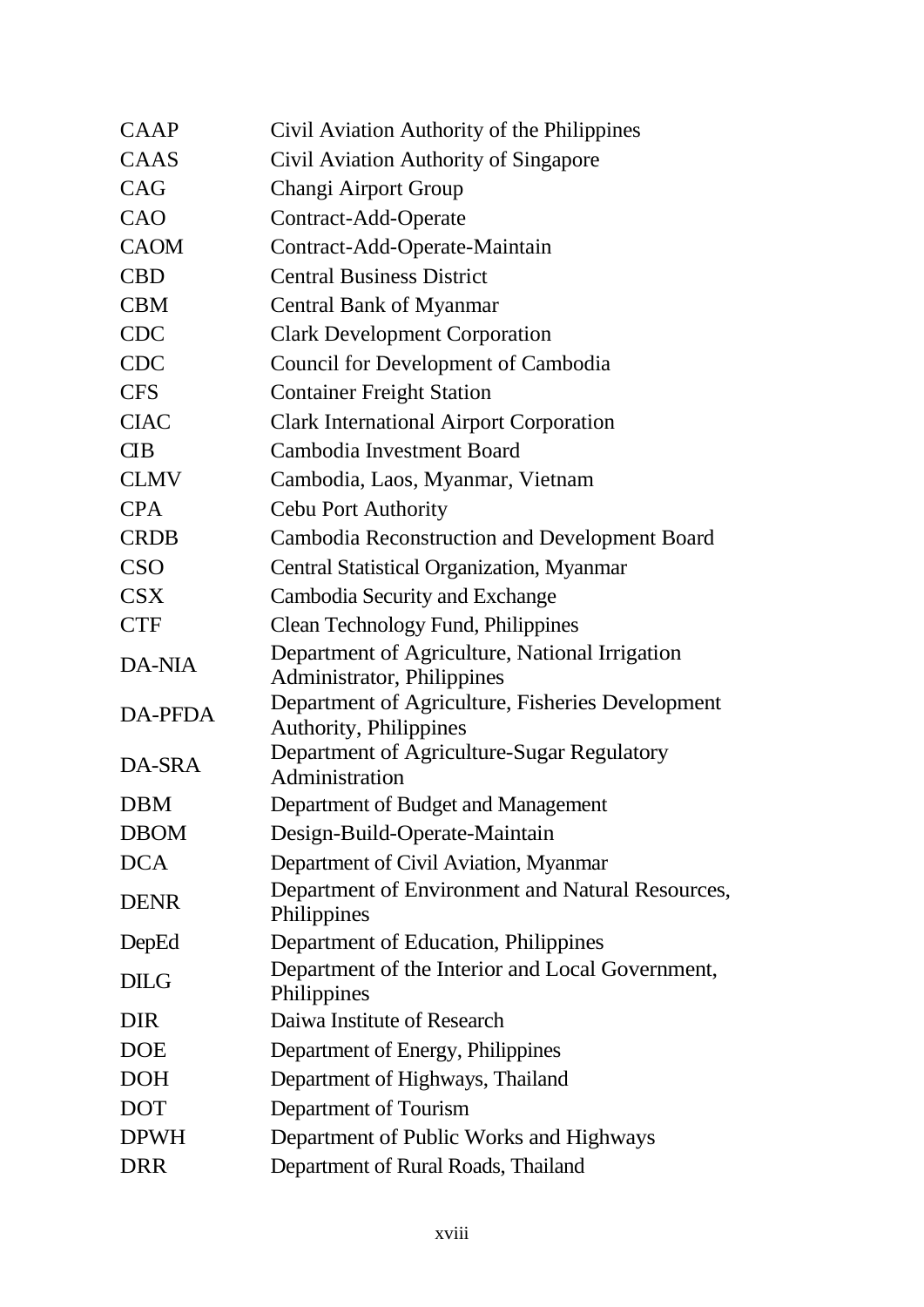| <b>DWT</b>    | Deadweight tonnage                                                |
|---------------|-------------------------------------------------------------------|
| EAS           | East Asia Summit (ASEAN+8)                                        |
| <b>EBITDA</b> | Earnings Before Interest, Taxes, Depreciation and<br>Amortization |
| <b>ECA</b>    | <b>Energy Conversion Agreement</b>                                |
| <b>EDCF</b>   | <b>Economic Development Cooperation Fund</b>                      |
| <b>EDL</b>    | Electricité du Laos                                               |
| <b>EGAT</b>   | <b>Electricity Generating Authority of Thailand</b>               |
| <b>EMB</b>    | <b>Environmental Management Bureau, Philippines</b>               |
| <b>EPF</b>    | <b>Employees Provident Fund</b>                                   |
| <b>EPU</b>    | Economic Planning Unit, Malaysia                                  |
| <b>ERIA</b>   | Economic Research Institute for ASEAN and East Asia               |
| ERL           | Express Rail Link Sdn Bhd                                         |
| <b>ESB</b>    | <b>Enhanced Single Buyer</b>                                      |
| ETP           | <b>Economic Transformation Programme</b>                          |
| <b>EUR</b>    | European Euro                                                     |
| <b>EVN</b>    | <b>Electricity Corporation of Vietnam</b>                         |
| <b>EWEC</b>   | <b>East-West Economic Corridor</b>                                |
| <b>EXAT</b>   | <b>Expressway Authority of Thailand</b>                           |
| <b>FDI</b>    | <b>Foreign Direct Investment</b>                                  |
| <b>FELDA</b>  | Federal Land Development Authority, Malaysia                      |
| <b>FIL</b>    | Foreign Investment Law                                            |
| <b>FS</b>     | <b>Feasibility Studies</b>                                        |
| <b>GAA</b>    | <b>General Appropriations Act in Philippines</b>                  |
| <b>GCI</b>    | Global Competitiveness Index                                      |
| <b>GDI</b>    | <b>Gross Domestic Income</b>                                      |
| <b>GDP</b>    | <b>Gross Domestic Product</b>                                     |
| <b>GIS</b>    | Geographic Information System                                     |
| <b>GLC</b>    | Government-linked companies (also see: SOE)                       |
| <b>GMS</b>    | <b>Greater Mekong Subregion</b>                                   |
| <b>GOCC</b>   | Government-Owned and Controlled Corporations                      |
| <b>GSIS</b>   | Government Service and Insurance System                           |
| <b>GSSC</b>   | Greater Sulu Sulawesi Corridor                                    |
| <b>GT</b>     | <b>Giga Tonnes</b>                                                |
| <b>GTP</b>    | <b>Government Transformation Programme</b>                        |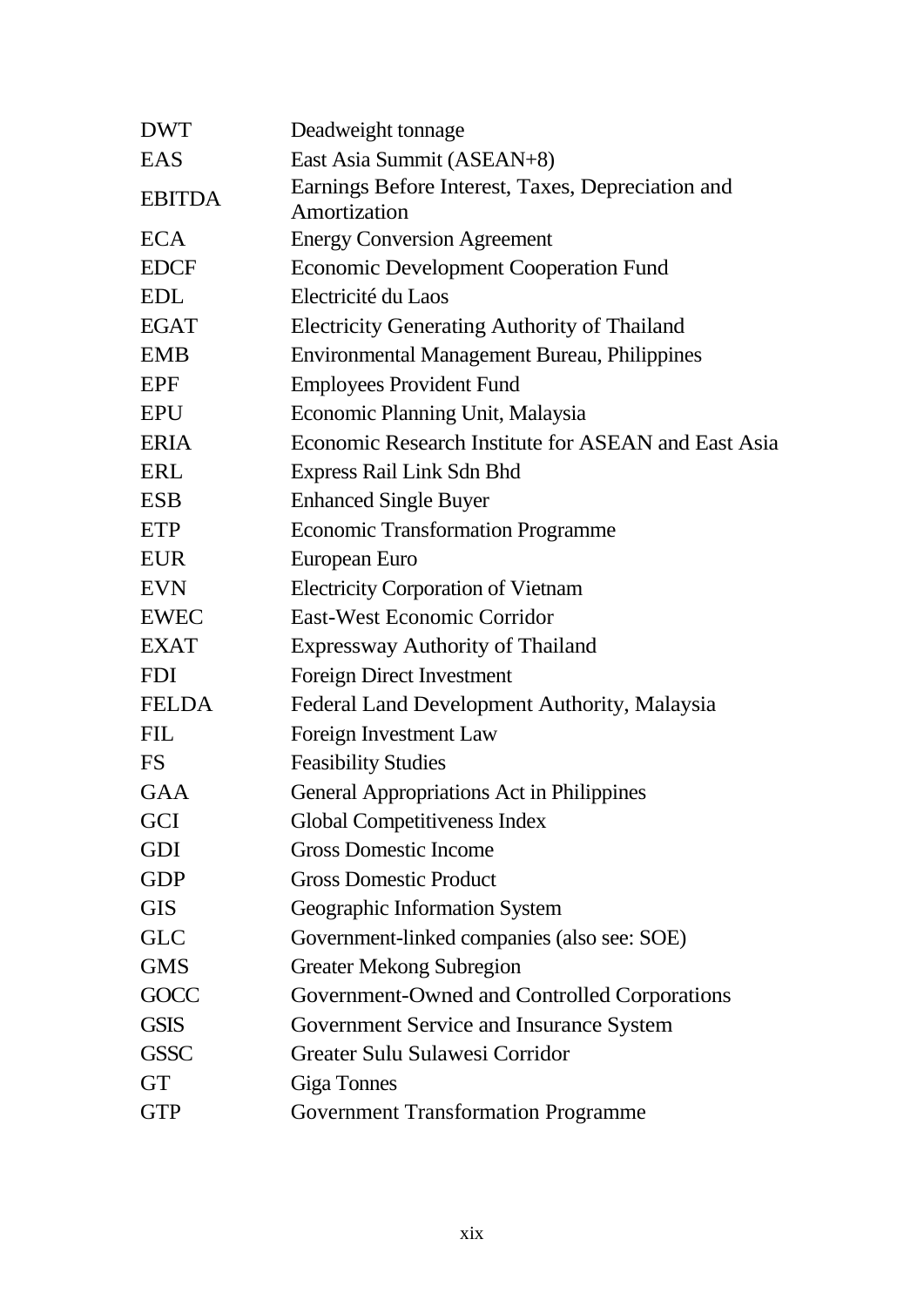| GTZ / GIZ     | Deutsche Gesellschaft für Technische                         |
|---------------|--------------------------------------------------------------|
|               | Zusammenarbeit GmbH / Deutsche Gesellschaft für              |
| <b>GW</b>     | Internationale Zusammenarbeit GmbH<br>Giga Watt              |
| GWh           | Giga-watt hour                                               |
| Ha            | <b>Hectares</b>                                              |
| <b>HAPUA</b>  | <b>Heads of ASEAN Power Utilities/Authorities</b>            |
| <b>HCMC</b>   | Ho Chi Minh City                                             |
| <b>HM</b>     | <b>His Majesty</b>                                           |
| <b>HUDCC</b>  | Housing and Urban Development Coordinating Council           |
| <b>IBRD</b>   | <b>International Bank for Reconstruction and Development</b> |
| <b>ICD</b>    | <b>Inland Container Deport</b>                               |
| <b>ICOR</b>   | <b>Incremental Capital Output Ratio</b>                      |
| <b>ICT</b>    | <b>Information and Communication Technologies</b>            |
| <b>IDA</b>    | <b>International Development Association</b>                 |
| <b>IDA</b>    | Info-Comm Development Authority, Singapore                   |
| IDR           | Indonesia Rupiah                                             |
| <b>IEA</b>    | <b>International Energy Agency</b>                           |
| <b>I EIA</b>  | <b>Initial Environmental Impact Assessment</b>               |
| <b>IFAD</b>   | <b>International Fund for Agricultural Development</b>       |
| <b>I</b> IGF  | Indonesia Infrastructure Guarantee Fund                      |
| <b>IMF</b>    | <b>International Monetary Fund</b>                           |
| <b>IMO</b>    | <b>Infrastructure Maintenance and Operation</b>              |
| <b>IMT-GT</b> | Indonesia, Malaysia, and Thailand – Growth Triangle          |
| <b>IPP</b>    | <b>Independent Power Producer</b>                            |
| <b>IRR</b>    | <b>Implementing Rules and Regulations</b>                    |
| IT            | <b>Information Technology</b>                                |
| <b>ITC</b>    | Information. technology, and communications                  |
| <b>ITT</b>    | BTS Integrated Transport Terminal Bandar Tasik<br>Selatan    |
| <b>IUTT</b>   | <b>Inter Urban Transport Terminals</b>                       |
| <b>JAFTA</b>  | Japan-ASEAN Fund for the Technical Assistance                |
| <b>JBIC</b>   | Japan Bank for International Cooperation                     |
| <b>JBIC</b>   | Japan Bank for International Cooperation                     |
| <b>JICA</b>   | Japan International Cooperation Agency                       |
| <b>JORR</b>   | <b>Jakarta Outer Ring Road</b>                               |
| <b>JPY</b>    | Japan Yen                                                    |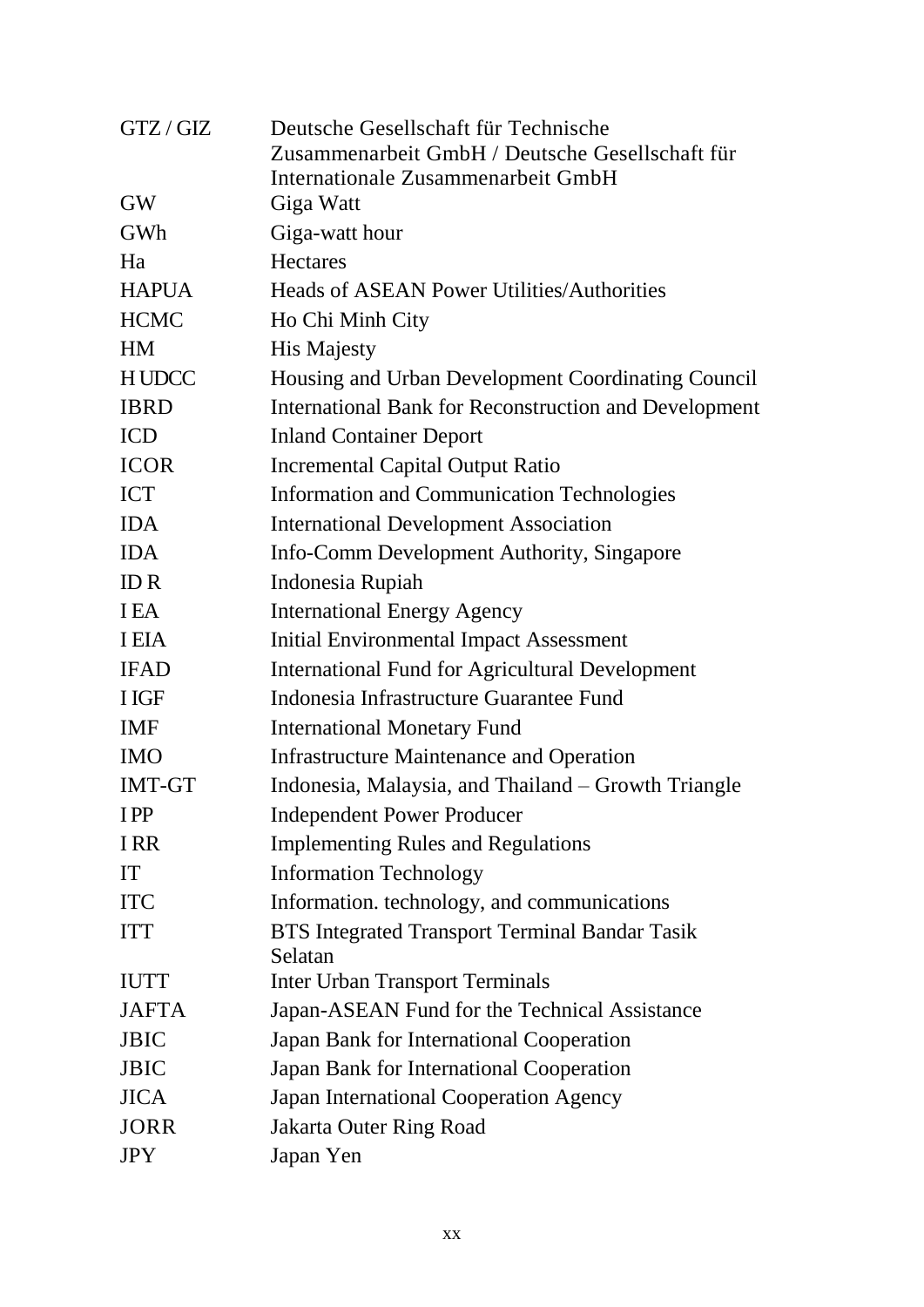| <b>JTC</b>    | Jurong Town Corporation                                              |
|---------------|----------------------------------------------------------------------|
| JV            | <b>Joint Venture</b>                                                 |
| Kg/m          | Kilogram/meter                                                       |
| Km            | Kilometer                                                            |
| Km/h          | Kilometer/hour                                                       |
| <b>KOICA</b>  | Korea International Cooperation Agency                               |
| <b>KPI</b>    | Key Performance Indicator                                            |
| <b>KRX</b>    | Korea Exchange                                                       |
| <b>KTM</b>    | Keretapi Tanah Melayu                                                |
| KV            | Kilovolt                                                             |
| <b>KW</b>     | Kilowatt                                                             |
| <b>LDC</b>    | <b>Less-Developed Country</b>                                        |
| <b>LGU</b>    | <b>Local Government Unit</b>                                         |
| <b>LLDA</b>   | Laguna Lake Development Authority                                    |
| <b>LRSP</b>   | Lao Road Sector Project                                              |
| <b>LRT</b>    | <b>Light Rapid Transit</b>                                           |
| <b>LRTA</b>   | <b>Light Rail Transit Authority</b>                                  |
| <b>LTA</b>    | Land Transport Authority, Singapore                                  |
| <b>LTFRB</b>  | Land Transportation Franchising and Regulatory<br>Board, Philippines |
| <b>LTO</b>    | Land Transportation Office, Philippines                              |
| <b>LWUA</b>   | Local Water Utilities Administration, Philippines                    |
| <b>MARINA</b> | <b>Maritime Industry Authority</b>                                   |
| <b>MCA</b>    | Millennium Challenge Account                                         |
| <b>MCC</b>    | <b>Millennium Challenge Corporation</b>                              |
| <b>MCIAA</b>  | Mactan Cebu International Airport Authority                          |
| <b>MEA</b>    | Electricity Generating Authority of Thailand (EGAT)                  |
| <b>MEB</b>    | Myanma Economic Bank                                                 |
| <b>MEWR</b>   | Ministry of Environment and Water Resources                          |
| <b>MGS</b>    | <b>Malaysian Government Securities</b>                               |
| <b>MIP</b>    | <b>Myanmar Industrial Port</b>                                       |
| <b>MITT</b>   | Myanmar International Terminals Thilawa                              |
| <b>MIWT</b>   | <b>Myanmar Inland Water Transport</b>                                |
| <b>MKRA</b>   | Ministerial Key Results Areas                                        |
| <b>MMDA</b>   | Metro Manila Development Authority                                   |
| <b>MOF</b>    | <b>Ministry of Finance</b>                                           |
| <b>MOP</b>    | Ministry of Planning, Cambodia                                       |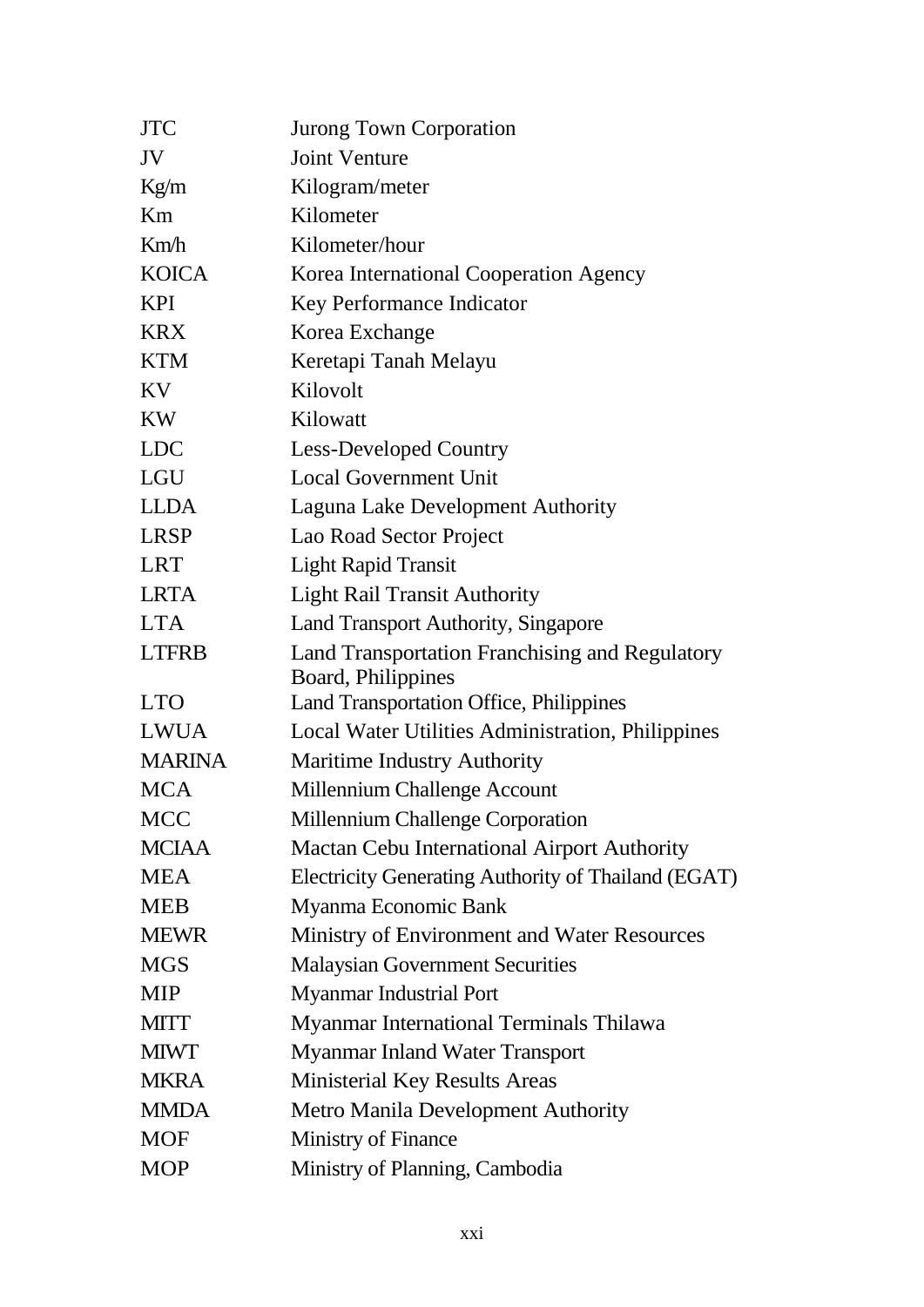| <b>MOT</b>    | <b>Ministry of Transport</b>                                                              |
|---------------|-------------------------------------------------------------------------------------------|
| <b>MOU</b>    | Memorandum of Understanding                                                               |
| <b>MP3EI</b>  | The Master Plan for the Acceleration and Expansion of<br>Indonesia's Economic Development |
| <b>MPA</b>    | Maritime and Port Authorities of Singapore                                                |
| <b>MPI</b>    | Ministry of Planning and Investment, Vietnam                                              |
| <b>MPWT</b>   | Ministry of Public Works and Transport                                                    |
| <b>MRD</b>    | Ministry of Rural Development, Cambodia                                                   |
| <b>MRT</b>    | <b>Mass Rapid Transportation</b>                                                          |
| MRT3          | <b>Metro Rail Transit 3</b>                                                               |
| <b>MW</b>     | Megawatt                                                                                  |
| <b>MWSS</b>   | Metropolitan Waterworks and Sewerage System,<br>Philippines                               |
| <b>NAIA</b>   | Ninoy Aquino International Airport Expressway                                             |
| <b>NCR</b>    | National Capital Region, Philippines                                                      |
| <b>NDRRMC</b> | National Disaster Risk Reduction and Management<br>Council                                |
| <b>NEA</b>    | <b>National Electrification Administration</b>                                            |
| <b>NEAC</b>   | <b>National Economic Advisory Council</b>                                                 |
| <b>NEDA</b>   | National Economic Development Authority,<br>Philippines                                   |
| <b>NEM</b>    | New Economic Mechanism, Laos                                                              |
| <b>NESDB</b>  | National Economic and Social Development Board                                            |
| <b>NGPES</b>  | National Growth and Poverty Eradication Strategy                                          |
| <b>NH</b>     | National Highway                                                                          |
| <b>NKEA</b>   | National Key Economic Area                                                                |
| <b>NKPI</b>   | <b>National Key Performance Indicators</b>                                                |
| <b>NLRC</b>   | National Labor Relations Commission, Philippines                                          |
| <b>NSCB</b>   | <b>National Statistical Coordination Board</b>                                            |
| <b>NSDP</b>   | National Strategic Development Plan, Cambodia                                             |
| <b>NSEDP</b>  | National Socio-Economic Development Plan of Laos                                          |
| <b>NSEW</b>   | North South East West Line of Singapore MRT                                               |
| <b>NSLP</b>   | Northrail-Southrail Linkage Project                                                       |
| <b>NSSF</b>   | <b>National Social Security Fund</b>                                                      |
| <b>NSWMC</b>  | National Solid Waste Management Commission,<br>Philippines                                |
| <b>OCS</b>    | Office of the Council of State                                                            |
| <b>ODA</b>    | <b>Official Development Assistance</b>                                                    |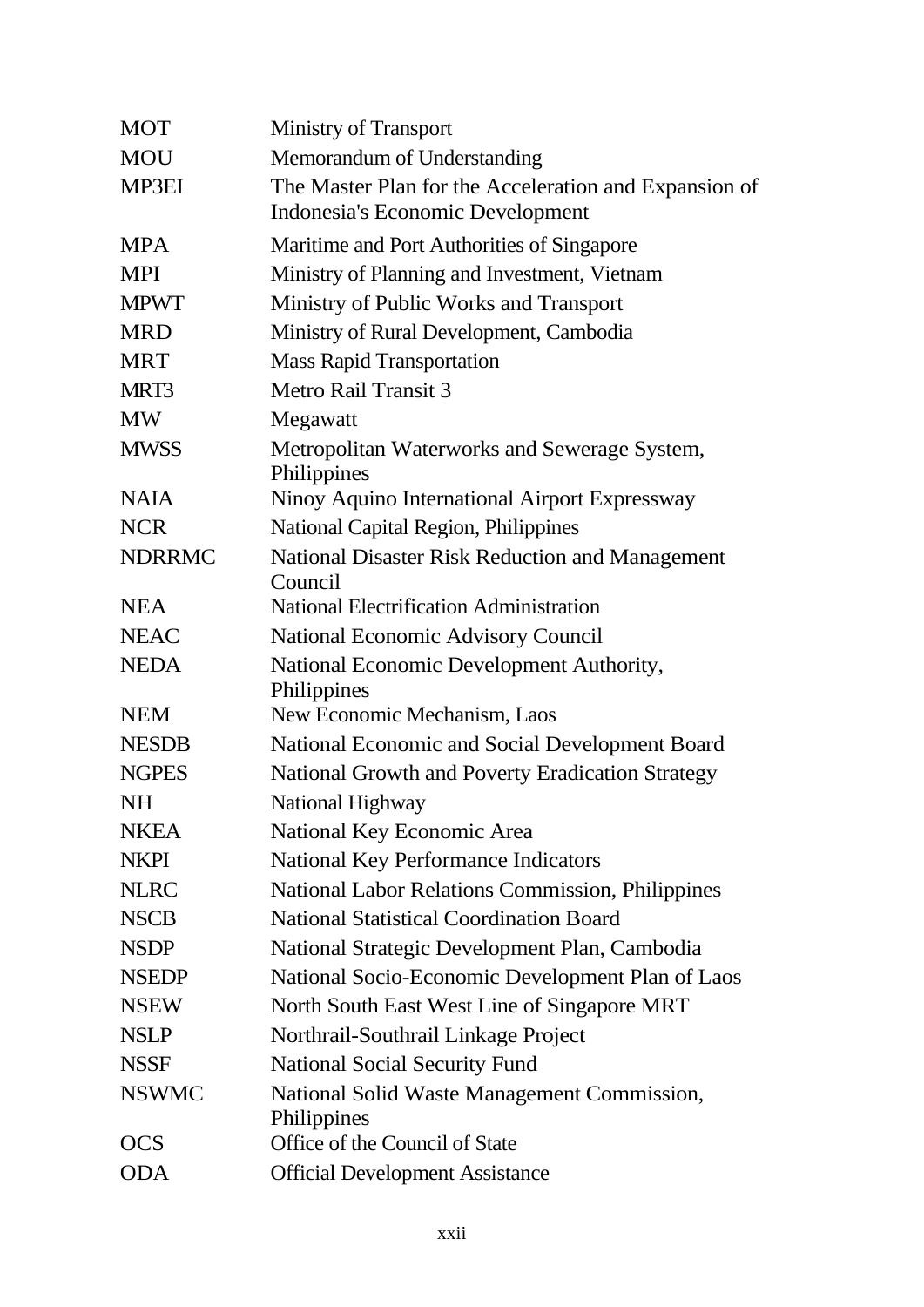| <b>OECD</b>     | Organisation for Economic Co-operation and                       |
|-----------------|------------------------------------------------------------------|
| <b>OM</b>       | Development<br>Operate-Maintain                                  |
|                 |                                                                  |
| <b>OTP</b>      | Office of Transport and Traffic Policy and Planning,<br>Thailand |
| <b>PAT</b>      | Port Authority of Thailand                                       |
| <b>PBC</b>      | Performance-Based Contracting                                    |
| <b>PCG</b>      | <b>Philippine Coast Guard</b>                                    |
| <b>PCOO</b>     | Presidential Communication Operations Office,                    |
|                 | Philippines                                                      |
| <b>PDF</b>      | <b>Project Development Facility</b>                              |
| <b>PDMF</b>     | <b>Project Development and Monitoring Facility</b>               |
| <b>PDP</b>      | Philippine Development Plan                                      |
| <b>PEA</b>      | <b>Provincial Electricity Authority</b>                          |
| <b>PFI</b>      | Private Finance Initiative                                       |
| PhilPost        | <b>Philippine Postal Corporation</b>                             |
| <b>PHIVOLCS</b> | Philippine Institute of Volcanology and Seismology               |
| <b>PHRD</b>     | Program Human Resources Development of Japan                     |
| <b>PIA</b>      | Projek Penyelenggaraan Infrastruktur Awam                        |
| <b>PIAS</b>     | Projek Infrastruktur Asas                                        |
| <b>PINAI</b>    | Philippine Investment Alliance for Infrastructure                |
| <b>PIP</b>      | Public Investment Plan of Cambodia                               |
| <b>PNR</b>      | <b>Philippine National Railways</b>                              |
| <b>PPA</b>      | <b>Power Purchase Agreement</b>                                  |
| <b>PPA</b>      | <b>Philippine Ports Authority</b>                                |
| <b>PPAS</b>     | <b>Phnom Penh Autonomous Port</b>                                |
| <b>PPI</b>      | Private Partnership in Infrastructure                            |
| <b>PPI</b>      | <b>Public-Private Initiative</b>                                 |
| <b>PPMC</b>     | Poro Point Management Corporation, subsidiary of                 |
|                 | <b>BCDA</b> Philippines                                          |
| <b>PPP</b>      | <b>Public-Private Partnership</b>                                |
| <b>PPP</b>      | <b>Purchasing Power Parity</b>                                   |
| <b>PPTA</b>     | <b>Project Preparatory Technical Assistance</b>                  |
| <b>PRC</b>      | People's Republic China                                          |
| <b>PRF</b>      | <b>Poverty Reduction Fund</b>                                    |
| <b>PRRC</b>     | Pasig River Rehabilitation Commission                            |
| <b>PSA</b>      | Port of Singapore Authority                                      |
| <b>PSALM</b>    | Power Sector Assets & Liabilities Management                     |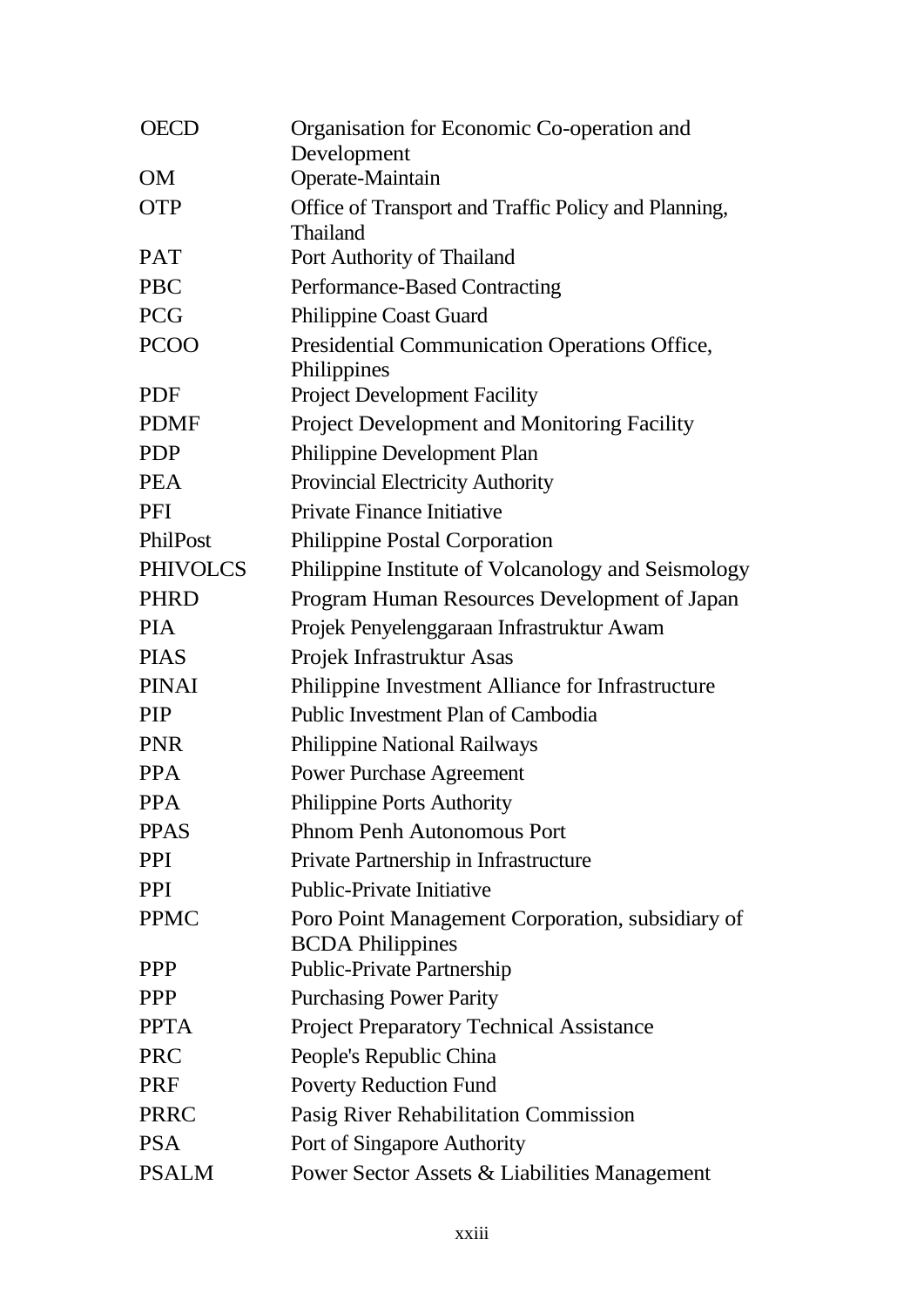|              | Corporation, Philippines                                                                   |
|--------------|--------------------------------------------------------------------------------------------|
| <b>PSO</b>   | <b>Public Service Obligation</b>                                                           |
| <b>PSOD</b>  | Private Sector Operations Department of ADB                                                |
| <b>PSP</b>   | <b>Private Sector Participation</b>                                                        |
| <b>PTNI</b>  | People's Television Network Inc, Philippines                                               |
| <b>PUB</b>   | <b>Public Utilities Board, Singapore</b>                                                   |
| <b>PVN</b>   | Petro Vietnam                                                                              |
| <b>QIP</b>   | <b>Qualified Investment Project</b>                                                        |
| <b>RA</b>    | Republic Act in Philippines                                                                |
| <b>RAP</b>   | <b>Resettlement Action Plan</b>                                                            |
| <b>RCR</b>   | Royal Cambodian Railways                                                                   |
| <b>RGC</b>   | Royal Government of Cambodia                                                               |
| RI           | <b>Retained Income</b>                                                                     |
| <b>RISDA</b> | <b>Rubber Industry Smallholders Development Authority</b>                                  |
| <b>RM</b>    | Ringgit Malaysia                                                                           |
| <b>RMF</b>   | Road Maintenance Fund                                                                      |
| <b>RMP</b>   | Road Maintenance Project                                                                   |
| <b>RONET</b> | <b>Road Network Evaluation Tools</b>                                                       |
| <b>ROO</b>   | Rehabilitate-Own-Operate                                                                   |
| <b>RORO</b>  | Roll-On Roll-Off                                                                           |
| <b>ROT</b>   | Rehabilitate-Operate-Transfer                                                              |
| <b>ROW</b>   | Right of way                                                                               |
| <b>RPJMN</b> | Rencana Pembangunan Jangka Menengah Nasional<br>(Indonesia's Medium Term Development Plan) |
| <b>RSP</b>   | <b>Retail Service Provider</b>                                                             |
| <b>RTC</b>   | <b>Rural Transformation Centres</b>                                                        |
| <b>RTP</b>   | <b>Rural Transformation Programme</b>                                                      |
| <b>SDR</b>   | <b>Special Drawing Rights</b>                                                              |
| <b>SECC</b>  | Security and Exchange Comission of Cambodia                                                |
| <b>SEPO</b>  | <b>State Enterprise Policy Office</b>                                                      |
| Sida         | <b>Swedish International Development Cooperation</b>                                       |
|              | Agency                                                                                     |
| <b>SKRL</b>  | Singapore-Kunming Rail Link                                                                |
| <b>SNEC</b>  | <b>Supreme National Economic Council</b>                                                   |
| <b>SOCB</b>  | <b>State Own Commercial Bank</b>                                                           |
| <b>SOE</b>   | <b>State-Owned Enterprise</b>                                                              |
| <b>SPAD</b>  | Suruhanjaya Pengangkutan Awam Darat (Land                                                  |